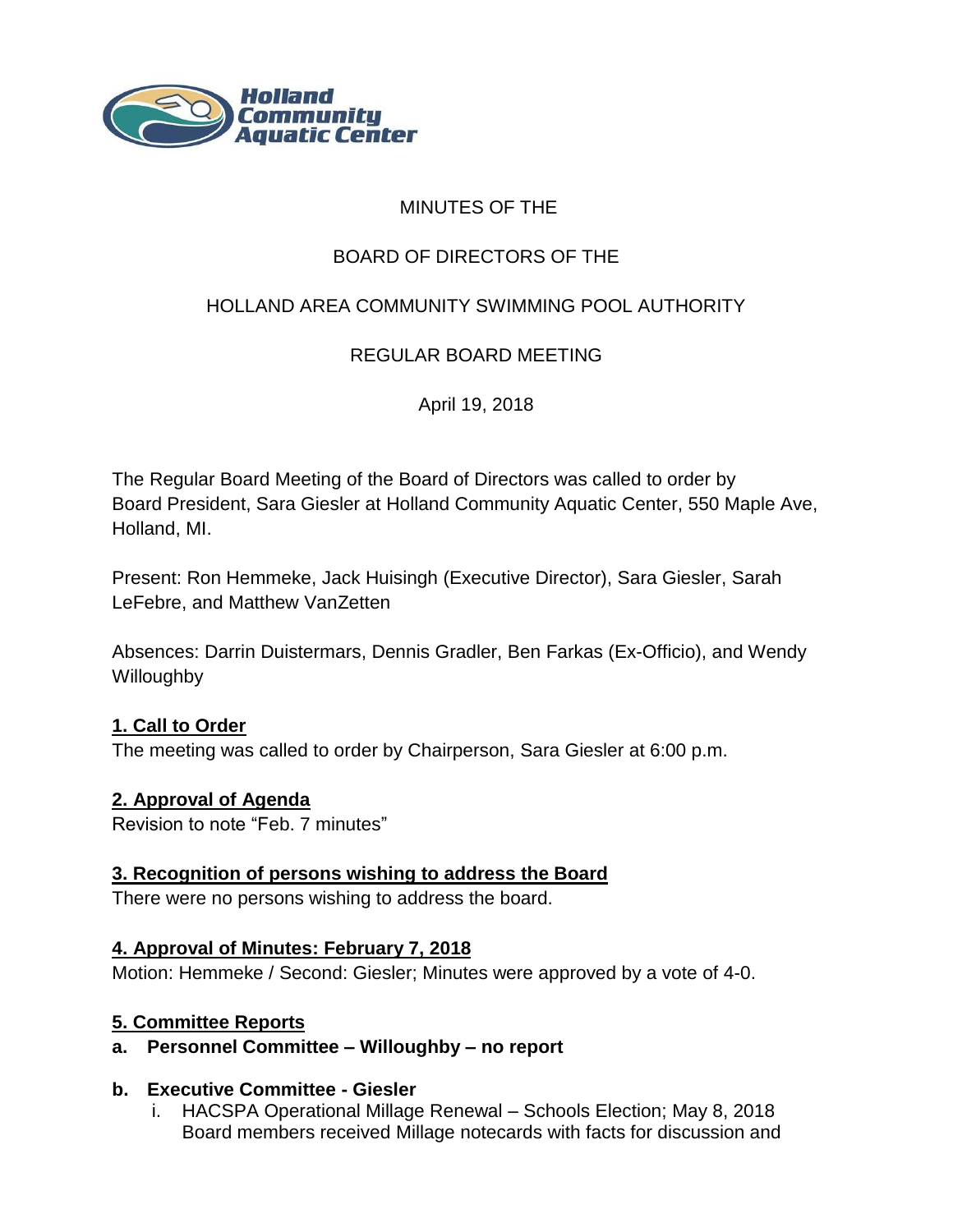dissemination requesting May 8, 2018 vote. Mr. Huisingh noted there has been some confusion among voters about legal language on the ballot. He reiterated the millage request is a renewal of the millage for 1 mil for 5 years and is the same rate as our previous 5-year operational millage. This request is not an increase to the currently approved millage amount. Also, this operational millage supports 50% to 60% of the operational budget and does not include "HACSPA Next Gen" development requirements.

MVZ joined the meeting at 6:10pm

Mr. Huisingh advised consultant Tom Page is helping with millage and next generation communication efforts. He has been a great help to the HCAC management team and communication efforts.

ii. HACSPA A&E Firm; Master Plan & Concept Firm selection;

HACSPA Special Committee; A&E Concept Firm RFP/Selection Members: S. Giesler, W. Willoughby, R. Hemmeke, J. Huisingh, A. Duimstra, L. Scott, B. Roach, S. Spoelhof, J. Spencer Process:

- 1) RFP Issue; 12 Firms (International)
- 2) RFP Review
- 3) Firm Interviews
- 4) Site Visits; Vancouver, Windsor, Grand Rapids

5) A&E Firm Selection – unanimous Special Committee decision HACSPA has selected the Architecture partnership of HCMA of Vancouver, Canada & Quinn Evans or Ann Arbor, MI to produce; HACSPA Next Gen concepts;

1) HACSPA Two-Block Site – Site master Plan

2) HACSPA 2019+ Facility renovation and appropriate build a new Giesler advised several site visits had been completed by committee members. She advised as a final check it was agreed she, Jack and Ron should visit HCMA in Vancouver to experience HCMA facilities and specifically evaluate differentiating features such as; use of natural light, wood, and warm water social features. This trip was a fantastic experience where the team was able to visit several aquatics facilities of varied sizes in varied communities. The team noted a result being a paradigm shift regarding newly designed and open changing areas and the need for social warm water within aquatics facilities. Overall, the trip confirmed the selection of HCMA. The team felt that the designs were multi-functional, and supported multi-use purposes. The facilities included warm-water areas, social water, relaxing, saunas and steam rooms. Locker room designs were "universal" community changing rooms, familyoriented, and served everyone at the same time with improves safety. Designs included high levels of visibility from inside to outside. Hemmeke advised the committee felt it received the greatest level of Aquatics Facility consulting from HCMA. He was also impressed with their ability to use Spartan-level interior finishes while maintaining a quality appearance. They also viewed value in appropriate use of concrete and wood furnishings. The committee felt the combined capabilities of HCMA/QE and level of detail provided made the decision quite clear. They also noted HCMA had extensive knowledge and experience with Aquatic Centers in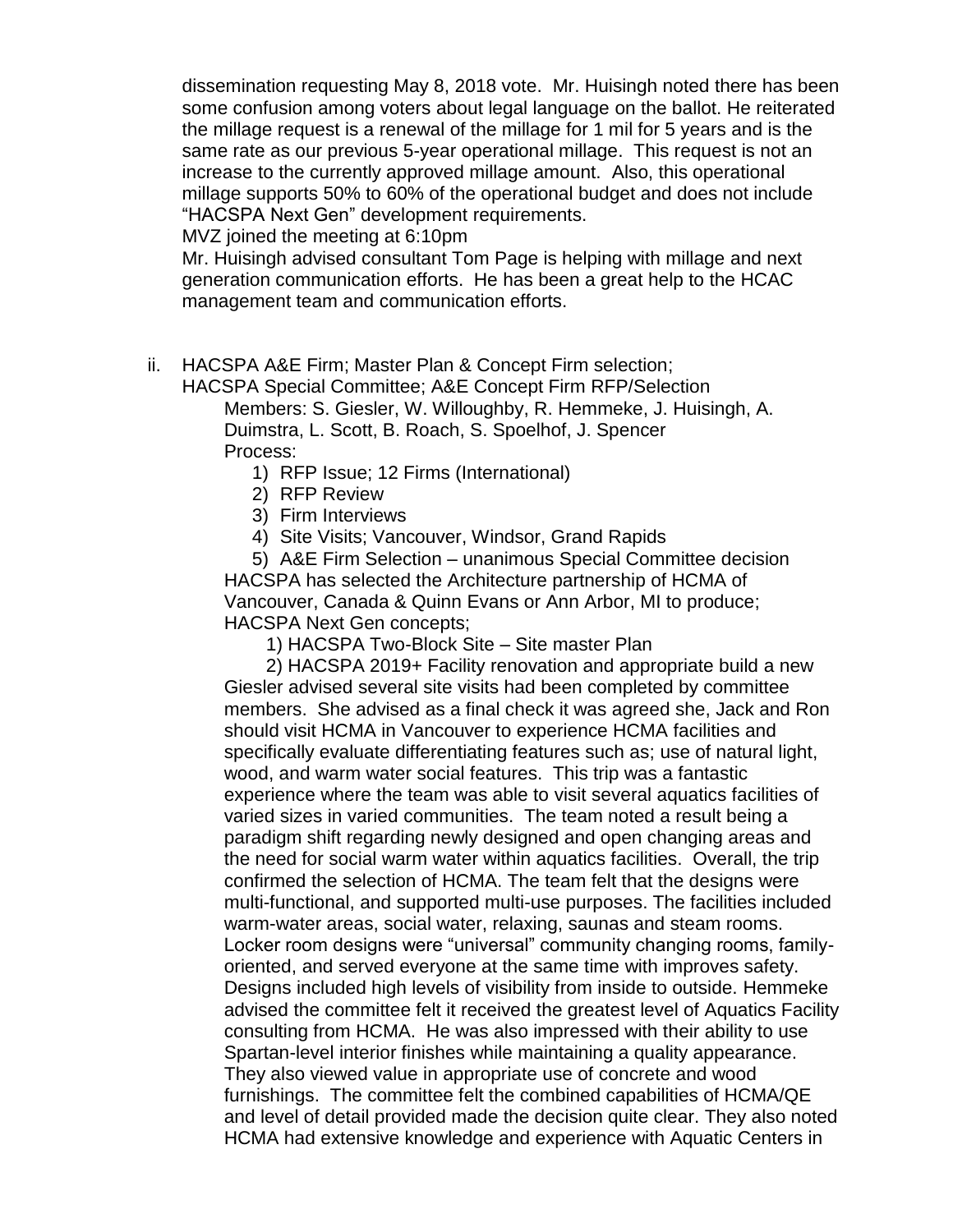cold and rapidly changing environments which presents specific challenges. Finally, total A&E Firm quotes for concept through construction completion, and including suggested contingency factors required, were very close within the top three proposals. LeFebre questioned the committee regarding HCMA's knowledge and capabilities for safety and access control. She was assured the sites visited contained safety and access control consistent with systems incorporated into recent School System safety upgrades.

Mr. Huisingh advised he has stated three concerns to the HCMA/QE Partnership and felt they both understood and agreed to specifically address each concern;

- 1) As a multi-national partnership, HCMA would maintain primary responsibility for the entire project's success;
	- a. HCMA would have overall Master Plan/Concept project design responsibility.
	- b. Quinn Evans would ensure U.S. requirements and appropriate costs were comprehended and provided.
- 2) Competitive water was not prevalent in the HCMA buildings. HACSPA's next gen concept should include upgrades to HCAC's competitive water capabilities.
- 3) A unique and appropriate design to West Michigan was required.

HCMA/QE plan to visit Holland and HCAC April 24.

Mr. Huisingh advised a Letter of Agreement has been completed. An A!A A&E Contract was being finalized between parties. Payments would be completed over the course of the next several months. The first meeting would include leadership within both parties and also include City of Holland planners for initial discussions.

## **c. Finance Committee - VanZetten**

i. FY2017 -18 Budget Status

We are separating our Total Budget into; Debt, Operational, and Next Gen 1) Debt; Significantly lower than last year due to: decreased Debt Millage, State personal Property Tax Reimbursement, and lower Debt Millage Rate.

2) Operations; Operations are running better than budget and potential Safety & Security and Equipment replacements are being considered. It was noted HCAC experienced record levels of attendance during the Spring Break period of 2018.

3) Next Generation; Spending for Next Generation development in the areas of; Foundation Development, A&E Concept Development, and Legal expenses to support these actions are exceeding budget plans. Mr. Huisingh will present a revised budget for these areas will be presented at our next meeting.

## **6. Competitive Programs Coaching Highlight – Huisingh / Whitehead / Schlatter**